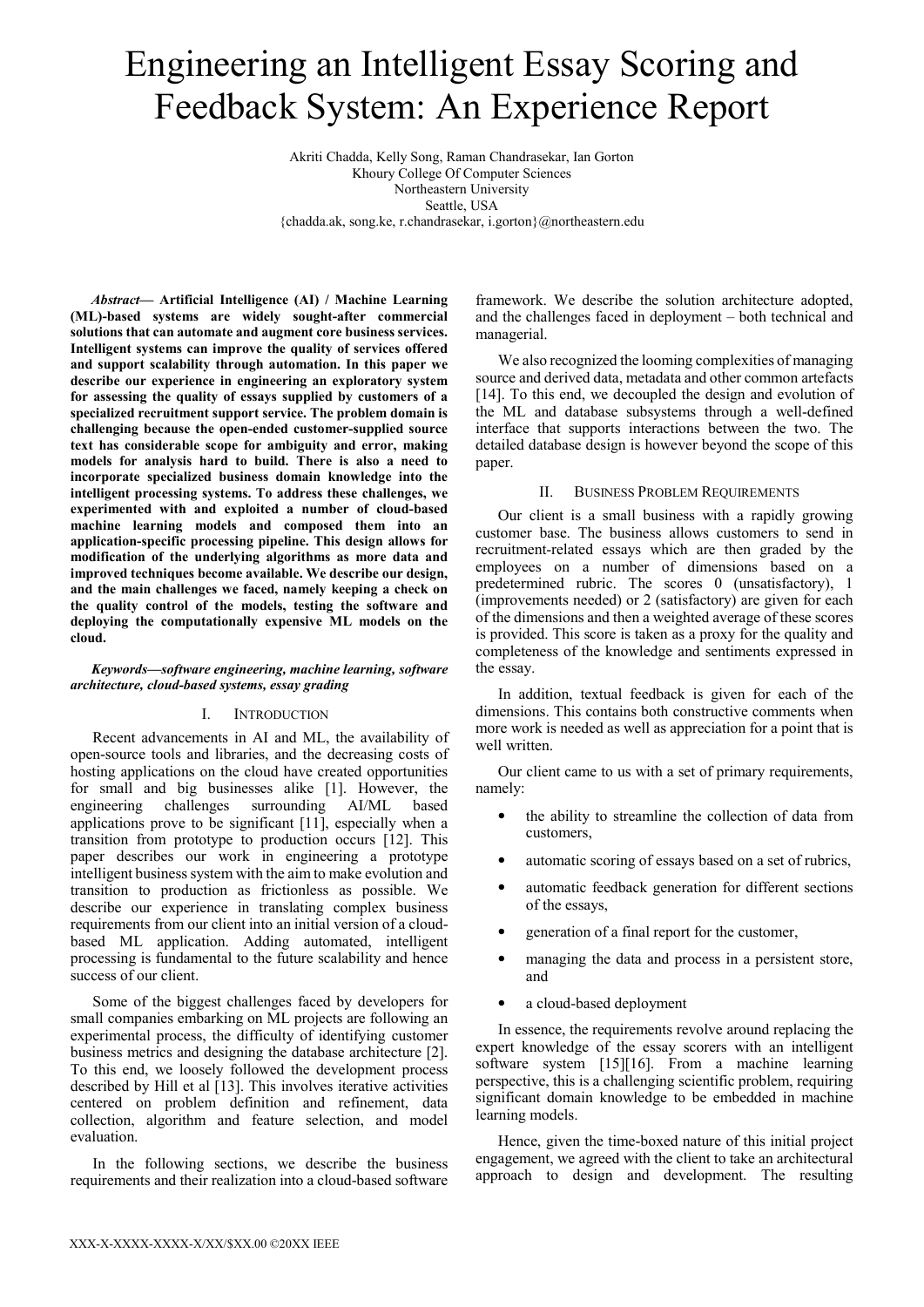architectural framework will then serve as a foundation for experimentation with the models to improve quality of outputs over time.

To this end, the focus of our work was:

- creating an extensible, modifiable, scalable cloudbased framework for the application
- developing initial ML models for the various dimensions of essay scoring, deployed within the framework.

For model development, we were provided with a dataset consisting of 1000 essays from the business' existing customers. Each of these had been manually scored and hence individual scores per dimension, aggregated scores and textual feedback was available for training purposes. There were 13 dimensions for which scores had to be calculated. This meant 13 different ML models would be needed, each trained to provide insights and feedback on a single dimension.

From an ML perspective, 1000 documents is a small data set for training purposes [17, 18] This is especially true for problems involving language models, where every word could be a feature, leading to high-variance issues; more data helps in reducing overfitting. Hence, we did not at this stage of the development have access to enough training data to build highly effective models. It was therefore a requirement for our system to evolve downstream as larger volumes of training data became available. This means the models should be capable of either online training or provide a straightforward mechanism to update the models when subsequent offline training had been performed.

#### III. SOFTWARE ARCHITECTURE

The application processing pipeline follows three logical phases, which are illustrated in Figure 1.



Fig. 1. Flow of control through the system, starting with the preprocessing of the input essay, followed by the data going to all the experts in parallel, and then a "MasterObject" for the experts to store the final scores and generate feedback.

**Preprocessing of essay text:** The first step is to normalize the client-provided textual inputs for the downstream ML algorithms. This preprocessing includes taking care of punctuations, performing named entity recognition for certain kinds of words, removal of unnecessary stop words and formatting of the input to lower case. The output of this

preprocessing is transformed into a custom datatype and then passed onto the next phase of processing.

**Essay processing:** A copy of the normalized essay is passed to multiple decoupled *MLExpert,* which operate in parallel to process a particular essay dimension. This architecture exploits the fact that dimensions are orthogonal and require a specific ML model each to provide the necessary automation. It also supports modifiability in that models can be independently updated, and new models can be added if new dimensions are added to the business problem.

**Results aggregation:** Each model stores its outputs, namely a score and textual feedback, in a *MasterObject* abstraction. This object has elements for the outputs of each model. We built a simple user interface to display the suggested scores for each dimension as well as the final cumulative score. The user interface incorporates templates to enable the machine-generated comments to be edited by essay assessors. Finally, once all the scores and feedback are approved, the application generates a PDF file with the details about the customer, scores and feedback that can be sent as a report to the customer.

Algorithmically, we decided to address the ML problem as a classification problem. Open-ended free text used in the input essays is hard to analyze since there is considerable scope for ambiguity, and therefore error, in the text. We therefore tried a variety of models including deep learning methods and more classical machine learning methods.

Even though the amount of training data was small, for some dimensions, we first tried using two popular word embeddings, BERT [19] and ELMo [20, 10]. These were used with simple neural network classifiers to understand the difference in evaluation of the models. For other dimensions we tried the Word2Vec [21] representation as well as different variants of BERT. The idea of these methods is not to use individual words as such, but to take into account the context of the word, so as to get better representations of each word, and hence of segments of text. Such language models come pre-trained on large text corpora, meaning these learned models can directly be applied to a variety of text problems which require rich representations. However, this comes with a disadvantage: the language models tend to be huge and pose challenges in deployment, as we describe below.

In addition, we developed and evaluated classifiers for all dimensions based on standard ML methods including Multinomial Bayes, and Support Vector Machines (SVM). In these systems, we used a much simpler Bag of Words (BOW) representation. Thus these models did not need any large language models and were more resource efficient. We finetuned the models using a grid search over a number of hyperparameters.

Each model was trained and saved offline, significantly reducing the run time of each model. The deployed models used text classification algorithms using statistical methods for calculating the final results, along with a Support Vector Machines based on the Bag Of Words representation.

We also built the system so the basic architecture could be executed in two modes. Local invocation from a command line supported testing and evaluation purposes. This mode supported the development team and was especially important for model refinement. The architecture could also be deployed on a cloud platform to facilitate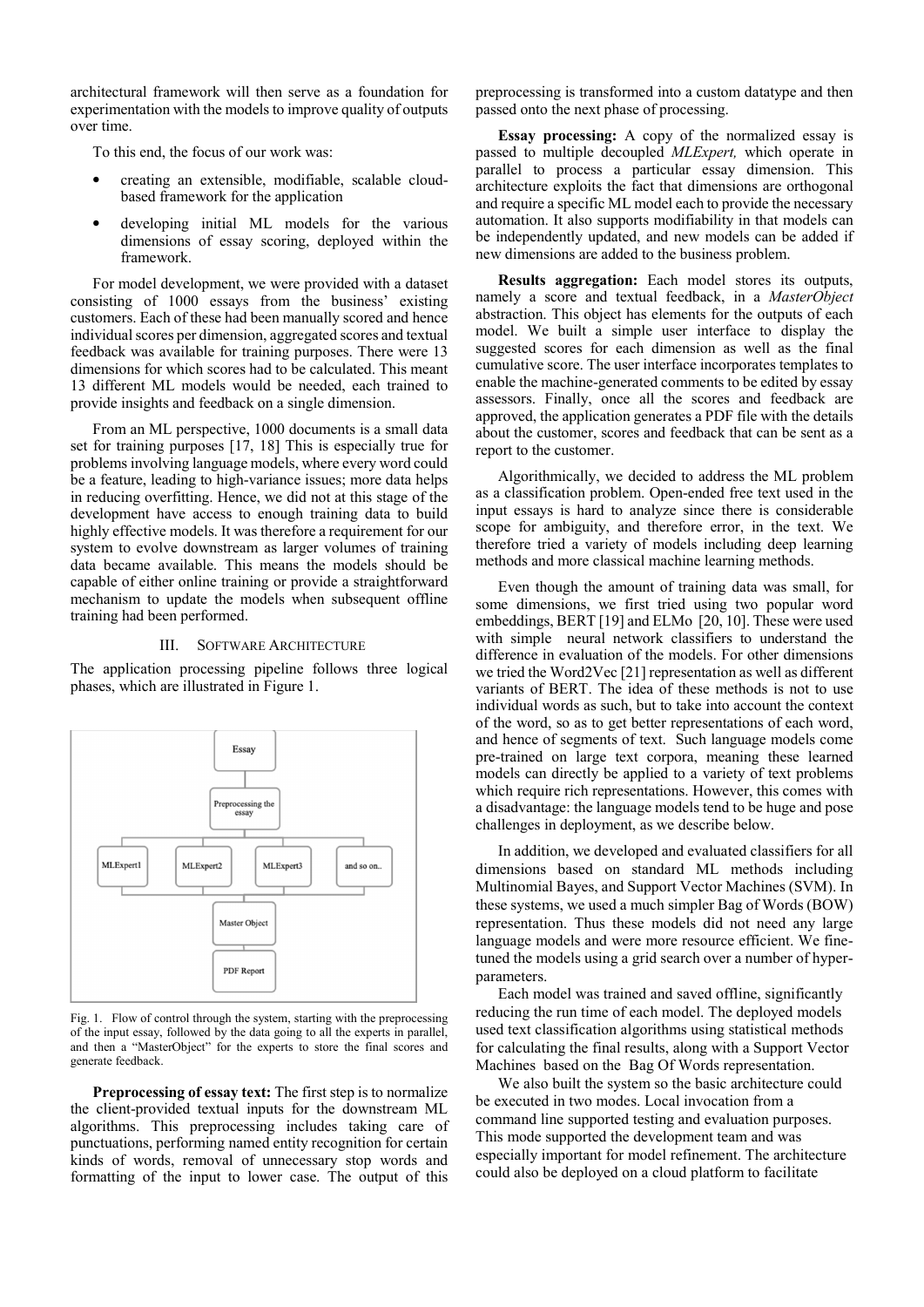operations and integrate with the data management system we built.

#### IV. CLOUD DEPLOYMENT

The cloud infrastructure we created to run the application is hosted on AWS (Amazon Web Services). It was designed to accommodate the size and processing time of the ML/AI models used. The final cloud architecture (see Figure 2) is contained in a single Virtual Private Cloud (VPC) and consists of an Elastic Load Balancer (ELB), AWS Lambda, Elastic File System (EFS), and Elastic Compute Cloud (EC2) instances that execute models.



Fig. 2. Overview of Cloud infrastructure for the application

The system is invoked by sending the input essay as a web request, which triggers the application code housed in a AWS lambda function. The application dependencies, which are stored in the EC2 instance, are then accessed through the EFS access point, and the models, which reside on a collection of EC2 instances, are invoked.

### V. CHALLENGES

Certain AI and cloud specific challenges arose during the design and construction of the application. These ultimately influenced the final architecture, as we discuss in the following.

We strived for strong modularity through the use of abstract classes and interfaces. The intent was that all of our *MLExperts* could be uniformly abstracted and implement the same interfaces. However, since the models we deployed were highly heterogeneous - built by different people on different operating systems with different dependencies - bringing them all together during deployment exposed us to the challenge of package versioning. This is an ongoing problem in the industry, especially because of the lack of complex logging mechanisms for AI systems. [3]. Due to the short project duration, tracking of our versions was done via informal methods, such as Slack and Github, with most of us keeping configurations locally until the model was trained and evaluated. As the project evolves, we need to address this issue with rigorous, repeatable approaches.

We also had issues with scalability. Developing largesized models was relatively straightforward on our powerful development machines. We soon discovered deploying the same models on the cloud incurred high hosting costs to ensure adequate performance. Thus, to build an efficient cloud-based AI system, developers need to be aware of the difference between the development and deployment environments, and design the system accordingly to create an efficient and cost-effective ML/AI application. [4]

Testing of ML/AI based systems is challenging. Testing includes the verification of software to see if it behaves as expected. However, performing tests on ML systems is not straightforward because the procedures to perform the tests are different from the traditional techniques applied in non-ML systems. Traditional testing techniques aim to increase the coverage towards the exploration of diverse software states. [6] However, the understanding about errors found in ML models is currently limited, thus leading to arbitrary bug detection and repair approaches. [7] Owing to the amount of data and resources available in the industry, it is possible to employ combinatorial tests [8] and stress tests to measure the end-to-end performance of ML/AI web-based services. [9]. Exploiting these strategies is however not a straightforward exercise.

Additionally, interpretation of the model results is not always clear or straight forward. This is especially true when working with text data and using contextual word embeddings to vectorize the data. As mentioned earlier, we built and evaluated classifiers based on both rich representations such as ElMO and BERT, and using more standard ML methods on simple BOW representations.

For a variety of reasons, we did not choose these more complex models over the BOW models. Firstly, it was difficult to efficiently deploy these resource-hungry models without increasing the computing power and system cost significantly. Secondly, the difference in precision in the two models was insignificant, and hence insufficient to warrant these costs. Our test cases were admittedly limited. With textual classification problems, the input domain is essentially infinite and hence we need to design much deeper testing and evaluation strategies for our model downstream.

In addition, the long execution times of our models caused another architecture modification. We at first deployed an API Gateway, which acted as the client access point to our application business logic. However, the processing times of some of the ML models exceeded the 30 second timeout time of the API Gateway. We avoided this timeout by replacing the API Gateway with an Application Load Balancer, which will help with performance in the long term.

A final challenge was due to the cloud components we selected for implementing the architecture. Originally, we pursued a pure serverless compute infrastructure due to its cost efficiency and low ongoing maintenance requirements. To this end, we wanted to contain the application code in its entirety in a single AWS Lambda function. However, this proved to be impossible, as the size of the classifiers and long list of model dependencies vastly exceeded the maximum allowed deployment package size for a Lambda function.

Thus, we added an EFS instance as an application specific access point in tandem with an EC2 instance. The Lambda function still contained the ML pipeline code but was able to access the dependencies via the EFS access point to bypass the Lambda storage issue.